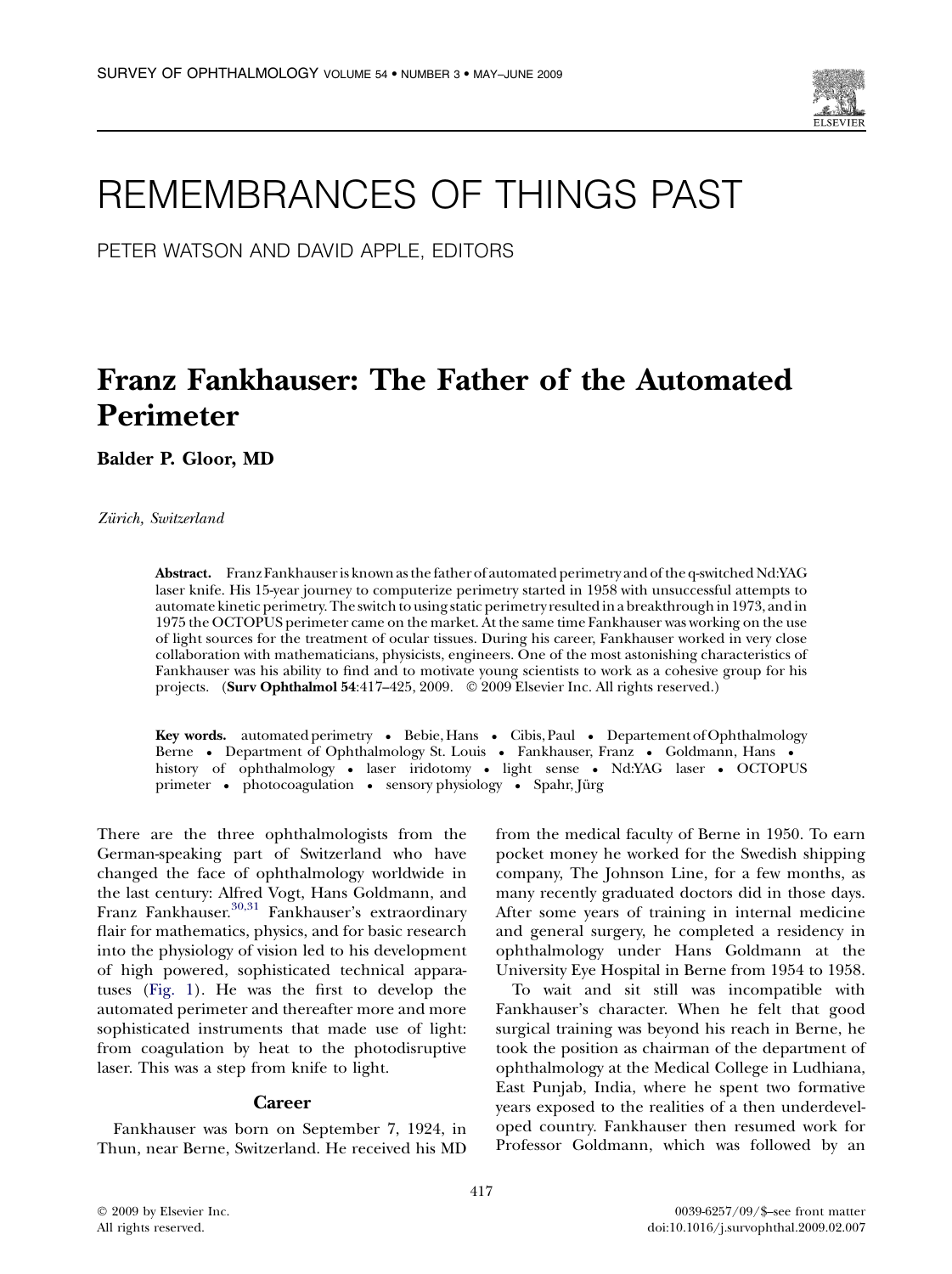<span id="page-1-0"></span>

Fig. 1. Portrait of Franz Fankhauser.

important year as a research fellow at the Department of Ophthalmology, Washington University, School of Medicine in St. Louis, Missouri, under the umbrella of the so-called ''Swiss Grant'' of the National Institute of Health. The chief of the Department of Ophthalmology was Bernard Becker, a pupil of the famous Jonas Friedenwald.

In St. Louis, Fankhauser worked together with Paul Cibis, a top retinal and vitreous surgeon and a sensory physiologist, and with Jay Enoch, also a sensory physiologist. Sixteen years later I was told by Robert Moses, who at that time was an associate professor in their department, that ''the Swiss had left an excellent record!'' He was referring to Fankhauser and especially his wife Verena who had worked as a technician at the department. Department staff wondered how Fankhauser kept pace with Paul Cibis. Cibis repaired one retinal detachment after the other during the day and then, after 10 p.m., he met with Fankhauser, who had to report and discuss on what he had done during the day. Papers on receptor orientation and on the effects of blur upon perimetric thresholds resulted from these after-hours discussions.<sup>[12,13](#page-7-0)</sup> When Fankhauser returned to Berne, he worked again for and with Goldmann. At this time Professor Hans König, a friend of Hans Goldmann, was chief of the Swiss National Institute of Standards in Berne, previously the working place of Albert Einstein. König was extremely generous, giving Fankhauser unlimited facilities to make use of instruments in the early stages of their development.

When Rudolf Witmer, then consultant in Berne, became chairman and Professor of Ophthalmology in Zürich in 1965, Fankhauser obtained his position as consultant and took over his office in town. This combination gave him freedom to achieve his extraordinary advances without being encumbered by administration. For the rest of his life, remembering the formative year with Paul Cibis, he didn't know what ''limitation of working hours'' meant. He could never understand that not everybody shared his attitude. He remained faithful to Berne despite being offered jobs elsewhere, and he retired in 1994. Fankhauser finished his private practice in January 2007, but he continues to perform intensive research work.

# Physiology of Vision and Development of the Automated Perimeter

Fankhauser's path of trial and tribulation regarding the automated perimeter started as early as 1956 when Jean Marie Parel became his closest collaborator and tried to automate the original Goldmann manual perimeter. This turned out to be difficult to accomplish and ended when the research grant for Parel was running out. Fankhauser then recommended Parel to Gerard W. Crock in Melbourne. What made Parel famous was not his work on perimetry, but his invention of the first vitrectomy instrument while he was in Melbourne. This is the instrument that he brought to Miami when he was hired by Ed Norton, and it was developed further with Robert Machemer.

Fankhauser's work on physiology of vision related to perimetry started in Berne when Goldmann wanted to know more precisely the relation between the size of a target and its luminance (spatial summation expressed by an index): how is the visual system stimulated when either the luminance or the size of the perimetric target are manipulated? Fankhauser and Schmidt answered this in their investigation on spatial summation using static and kinetic targets.<sup>[22,23](#page-8-0)</sup>

When Fankhauser returned to Berne from St. Louis, he was ready to advance sensory physiology in collaboration with the many other scientists working in this field, such as Henke, Röhler, Wallmann, $21,38$ and Giger.<sup>[14,27,28](#page-7-0)</sup> The investigations together with Röhler ("The physical stimulus, the quality of the retinal image and foveal brightness discrimination in one amblyopic and two normal eyes<sup>"21</sup>) brought about some intense and controversial discussions with Goldmann. Goldmann's criticism, to revise some of his own hypotheses,<sup>[33](#page-8-0)</sup> was instrumental, as it finally led to the successful development of an automated perimeter by Fankhauser and his coworkers Spahr, Bebie, Koch, Giger, Roulier.<sup>4-6,14-16,27,28,41,50-52</sup>

After the theoretical background for the automatization of perimetry was established, $14,21-23,27,28$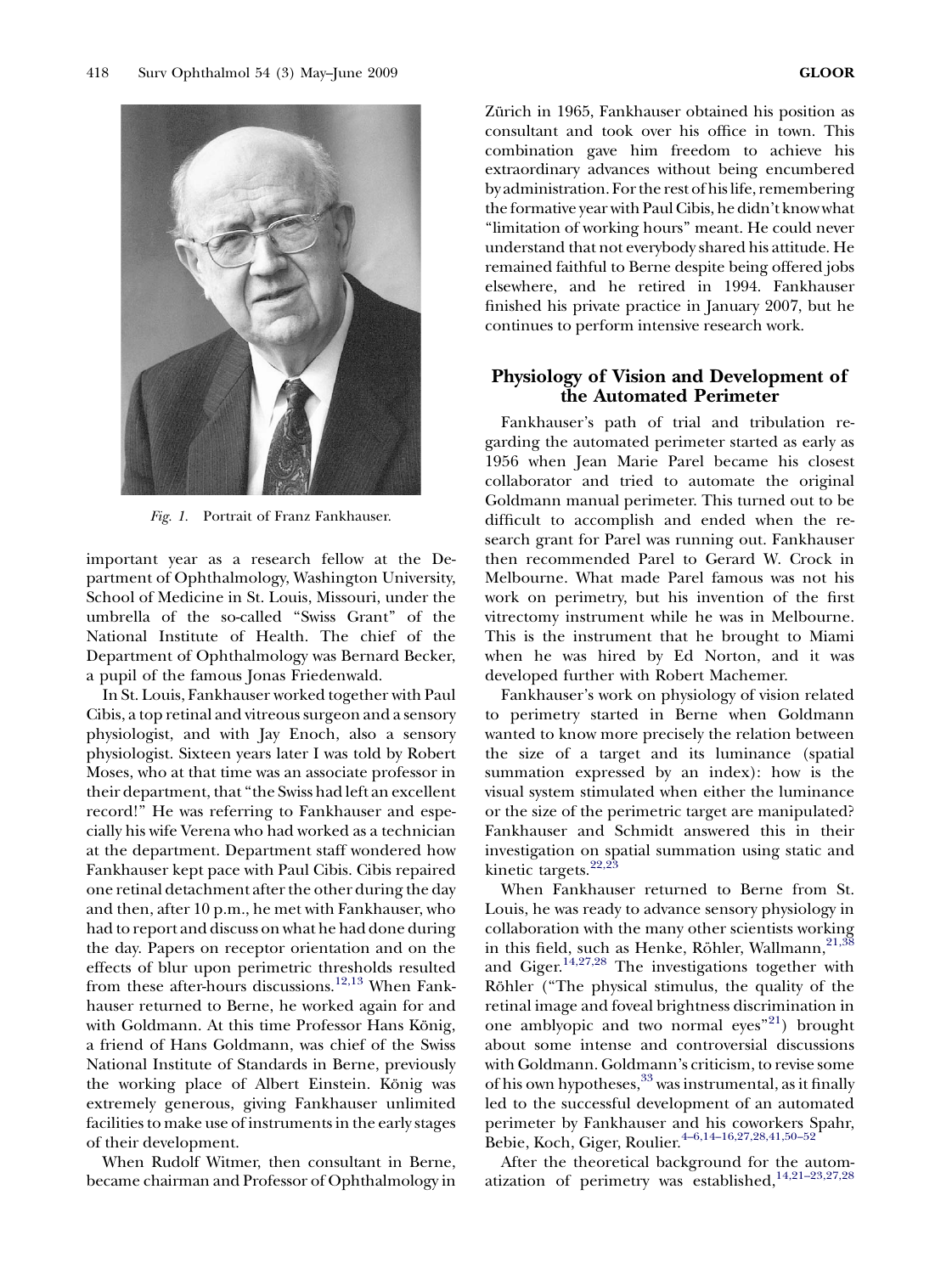<span id="page-2-0"></span>

Fig. 2. A prototype of the Octopus 201.

Fankhauser, Bebie, and other physicists and engineers still had a tough time solving the technical problems associated with actually making a working automated perimter (Fig. 2). It was at this time that I shared with Fankhauser a  $3 \times 3$  m room at the University Eye Hospital in Berne. Fankhauser and I sat opposite each other at our own desks, and Franz once said in despair to me ''As soon the automated perimeter will be realized, I shall stop doing research!'' I bet a Magnum of champagne that he would not, and I won this bottle.

Shortly after this Fankhauser hired a new physicist, Jürg Spahr, to replace Alfred Rouiller. In the first weeks Franz claimed loudly:''How awful is it with this Spahr, he does not start in the morning before 9 a.m. and he leaves again at 5 p.m. If after my work with patients I invite him to discuss the research done during the day with me around 10 p.m., he refuses. What kind of attitude to work is this?'' But with time Franz stopped complaining and the day came when he announced: ''Listen, Spahr made it!" $50-52$  What had been decisive? Until then all endeavors were focused on automatization of kinetic perimetry. Spahr, coming from outside and not burdened by history and Bernese traditions, checked all the instruments built for static perimetry, such as the Tübinger perimeter, and then, he had an inspiration: the way to go is automatization of static perimetry $4-6,8,50-52$  and to forget kinetic. With this discovery, progress came fast. In 1974 the Octopus  $201^{51,52}$  $201^{51,52}$  $201^{51,52}$  (Figs. 2, 3, and 4) was on the market (Figs. 3 and 4).

Two different working philosophies had clashed: the one of working until exhaustion as exemplified by Cibis and Fankhauser, and the other by working ''refracta dosi'' and enjoying leisure time in between like Spahr. Both may bring achievements. It should be mentioned that Schiefer $48,49$  and his group eventually found a way to computerize kinetic

![](_page_2_Picture_6.jpeg)

Fig. 3. The first commercially available fully automated perimeter to determine differential light sensitivity threshold, the Octopus 201. The instrument needed a lot of space.

perimetry with special programs for the OCTOPUS 201 almost 30 years after introduction of the original instrument.

Fankhauser and coworkers were not the only ones who worked on the development of automated

![](_page_2_Picture_10.jpeg)

Fig. 4. The inside of the Octopus 201.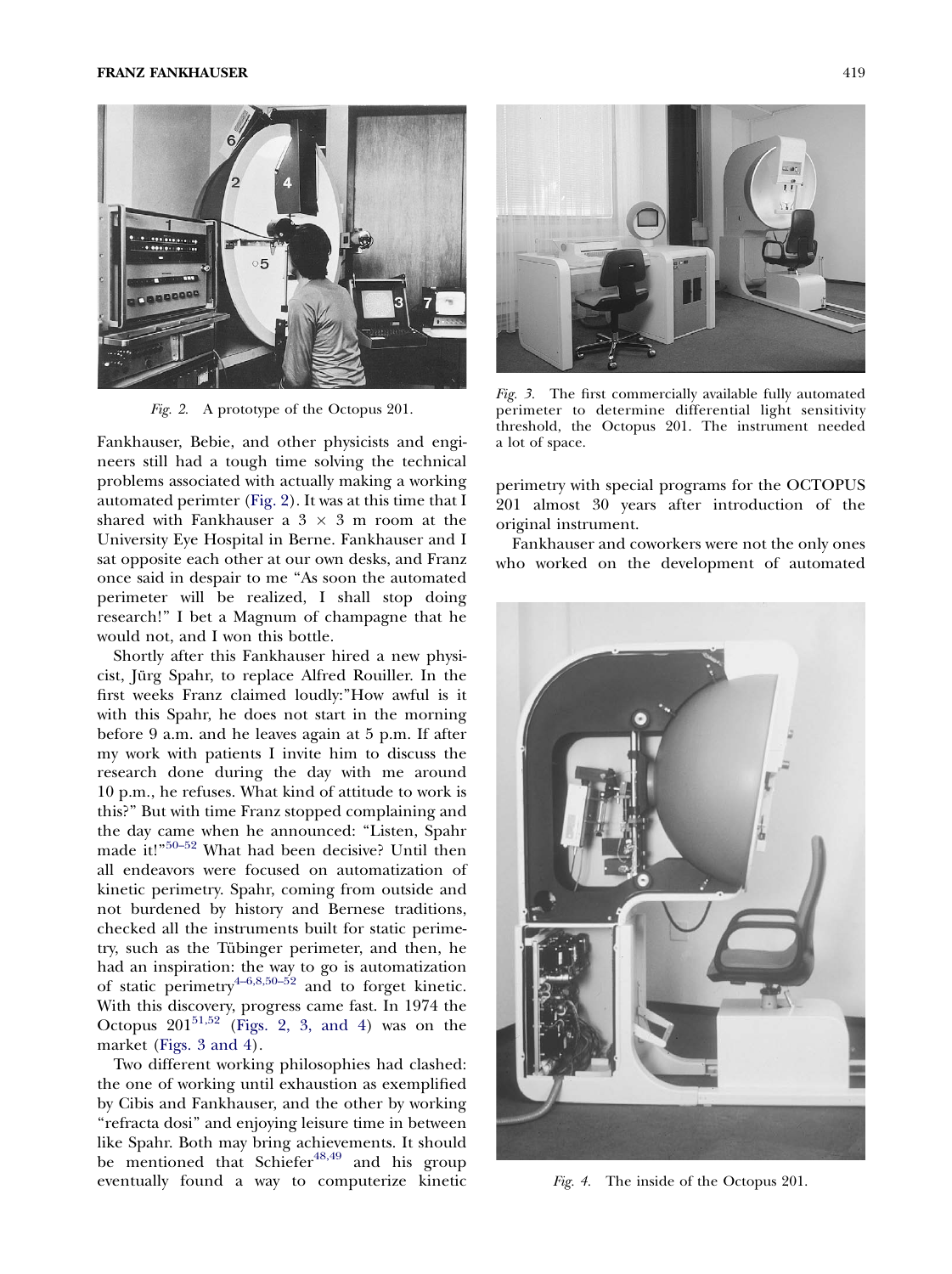perimeters. Semi-automated machines preceded the fully automated ones.<sup>[7,29](#page-7-0)</sup>

There were also some relatively crude instruments, for example, the Friedman Visual Field Analyzer Mark I  $(1966)^{26}$  $(1966)^{26}$  $(1966)^{26}$  and Mark II (1979). Crude in the sense that they worked with suprathreshold stimuli, whereas Fankhauser and his group aimed from the beginning at determination of the differential light sensitivity threshold. This was an absolute requirement, if an instrument were to be useful in long-term glaucoma control.

In 1975 Krakau and Heijl presented the ''Competer,'' which relied also on a real threshold determination algorithm.[37](#page-8-0) Lengthy discussions took place at some of the first meetings of the International Perimetric Society as to which of these two automated perimeters would be the better, but because not many users knew both instruments, these discussions had a somewhat scholastic tone.The possibilities of the Competer were restricted both regarding the extent of the field and its software even if it focused only on glaucoma questions. Nevertheless, there was great intellectual input and technical competence behind the Competer by Krakau and Heijl; $37$  however, it couldn't survive. It was at this stage that Humphrey and later Zeiss entered the market when all the work with the test algorithms was done.<sup>5,6,15,16,50-52</sup> The new machine was sold for much less than the OCTO-PUS; and it became the leader in the market for quite a long time.

It should be noted that the OCTOPUS had to pass several additional trials:

- 1. There were difficulties and impediments in the progress of OCTOPUS from the very earliest stages of conception—for instance, the long delays in publication of scientific papers. Such delay weighed heavily on companies such as INTERZEAG, which had put all its money in the projects for OCTOPUS.
- 2. At that time, perimetric technicians employed in departments in Canada or in the U.S., who did manual perimetry with Goldmann or Tubingen perimeters, saw the automated perimeter as a terrible threat to their jobs. Rumor circulated that manipulations were done during the night to prove that the ''the Swiss monster'' did not work.
- 3. Many ophthalmologists not only had doubts about the usefulness of a machine that may replace human skills, but also feared that perimetry would be driven out of their office toward big clinical centers, as such instruments seemed too expensive for an individual ophthalmologist's office. This instrument sounded

the bell for a new era of high technology instruments at a price level never reached before in this speciality, not even for ceilingmounted surgical microscopes.

- 4. The fourth hurdle to overcome was the clash with the free market as practiced in the U.S. The first OCTOPUS was confiscated at the custom house in New York, when Zühlke brought it over the Atlantic to be shown at the meeting of the American Academy of Ophthalmology and then to be delivered to the Baylor College of Medicine in Houston. A group had lodged a complaint against violation of patents. They had patented their ideas of how to computerize perimetry in order to have priority on every manufactured instrument. Whether this was after they had read the papers of the group around Fankhauser or not<sup>[8,15,16,41,50](#page-7-0)</sup> is open to question. A week of day and night work together with a lawyer from New York, flown to Berne, was necessary to knock out this patent and to release the OCTOPUS for the Academy meeting and Houston.
- 5. Finally, it had to pass the test of time in practice. The feedback, achieved in the last 30 years, has been provided by clinical investigations, which have been essential for the progress in computerized perimetry. They have led to improvement of the software,<sup>25,29,32,53,54</sup> including statistical tests and prediction of prognoses. By reducing the size of the automated machines [\(Figs. 3 and 4](#page-2-0)) and the price, the instruments have found their way into the offices of the ophthalmologist—and manual perimetry with the Goldmann apparatus is falling into oblivion, unjustly, indeed.

# Ophthalmic Surgery with Light

The first apparatus for photocoagulation of retinal lesions developed by Fankhauser and Lot- $mar<sup>20</sup>$  $mar<sup>20</sup>$  $mar<sup>20</sup>$  took advantage of the xenon lamp of the photocoagulator of Meyer-Schwickerath. They replaced the direct ophthalmoscope, which had many disadvantages (remember the backaches we got from bending over the patient!), by superimposing the ray of the xenon arc lamp upon the illumination beam of the Haag-Streit-slit-lamp. By using the 60-diopter three-mirror contact lens the conditions for observation and photocoagulation could be improved considerably. This optical concept was extended when Fankhauser first got a ruby laser to work with Dr. Röss in Münich. Soon afterwards he was able to share the 200-watt argon laser developed at the Federal Institute of Standards in Berne,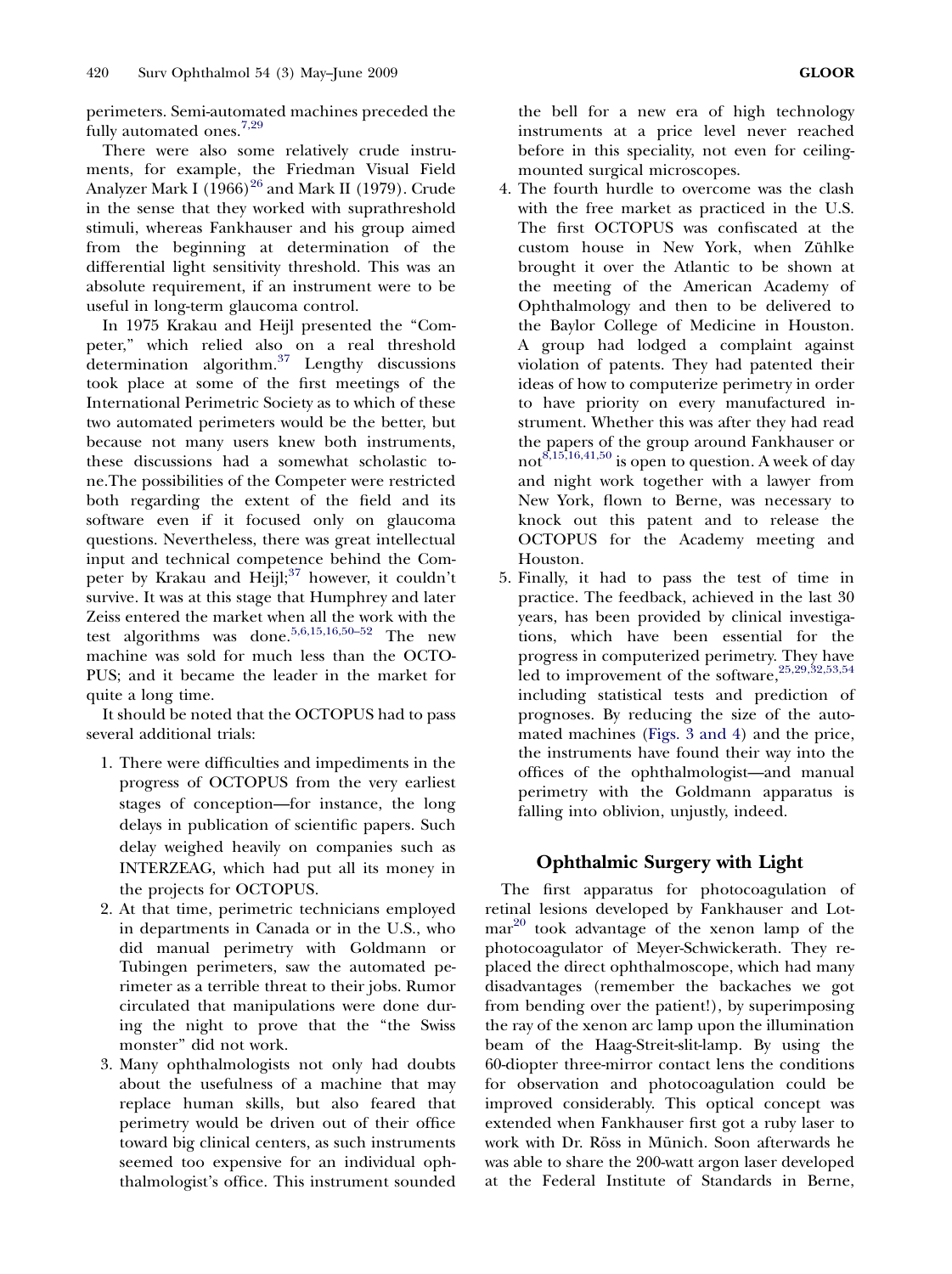<span id="page-4-0"></span>![](_page_4_Picture_1.jpeg)

Fig. 5. Photocoagulation of the retina of a dog with a section of a 200 W Argonlaser-beam. Optics built by Lotmar to deflect a part of the beam in a slitlamp system. Fig. 6. The first commercially available q-switched

originally built to be targeted toward the moon. Lotmar built the optics to bring a part of this light through the slit-lamp to treat diabetic retinopathy (Fig. 5).

The appearance of new of lasers was breathtakingly fast in those days. Fankhauser remembers his encounter with the q(uality)-switched and the mode-locked lasers, also named gigantic pulse lasers, as follows: ''I watched Rockwell and Goldman from Cincinnati, when they focused the aiming beam of the ultrashort pulse configuration of the ruby laser on a Kaposi sarcoma on the lower leg of a patient. When they triggered the laser, there was a bang, the sarcoma was blown away, and a deep crater was left. This was the beginning of laser surgery of the human body. It became immediately clear that such lasers working with explosive energy would become, when used at the correct size, extremely useful for microsurgery in the closed eye.'' The only available gigantic pulse laser in Switzerland was then at the research laboratories of Asean Brown Bovery (ABB) in Dättwil, 120 km from Berne. Professor René Dändliker, chief of these laboratories, allowed him to use this laser for research over the weekends. In fact, the first photodisruptive laser-iridectomy was done with the laser in Dättwil on a woman who had lost her first eye from a malignant glaucoma. She refused eye-opening surgery, but agreed to have "surgery" on the unopened eye. Investigations on laser effects on tissue of the eye in monkeys (Macaca speciosa) by Van der Zypen et  $al^{24,55-57}$  were the base for the development of a q-switched Nd:YAG laser together with P. Roussel, Walter Lotmar, J. Marshall, and H. Bebie at the LASAG Medical Company<sup>24,55-57</sup> (Fig. 6).

The primary application of the q-switched Nd:YAG laser (Fig. 6) was surgery of the iris (Figs. 7 and 8), of the chamber angle, and of the vitreous. However, it was the switch from intracapsular to extracapsular cataract extraction and capsular fixa-

![](_page_4_Picture_6.jpeg)

Nd-Yag Laser, the Microruptor I.

tion of the artificial lens that opened almost over night a huge market for this type of laser, because it was the ideal instrument to disrupt the central region of the posterior capsule [\(Fig. 9\)](#page-5-0).

Although Aron Rosa et al are credited as being the first to publish on interventions with a disruptive Nd:YAG laser in humans (1980),<sup>[1,2](#page-7-0)</sup> before Fankhauser, Roussel, and Steffen  $(1981)$ ,  $^{24}$  $^{24}$  $^{24}$  it should be remembered, that Fankhauser et al's paper had already been submitted in 1980. Rosa et al had never reported on experiments done with animals, whereas Van der Zypen and Fankhauser published in 1977 the fundamental research on the effect of the q-switched Nd:YAG laser $55-57$  in animals. Aron Rosa et al had chosen a mode-locked Nd:YAG laser. Fankhauser Steffen, and Roussel saw much more potential in the less costly q-switched version. They were right. The mode-locked version soon disap-

![](_page_4_Picture_10.jpeg)

Fig. 7. Nd:YAG laser iridotomy, one small hole without, the other, larger one with bleeding into the anterior chamber.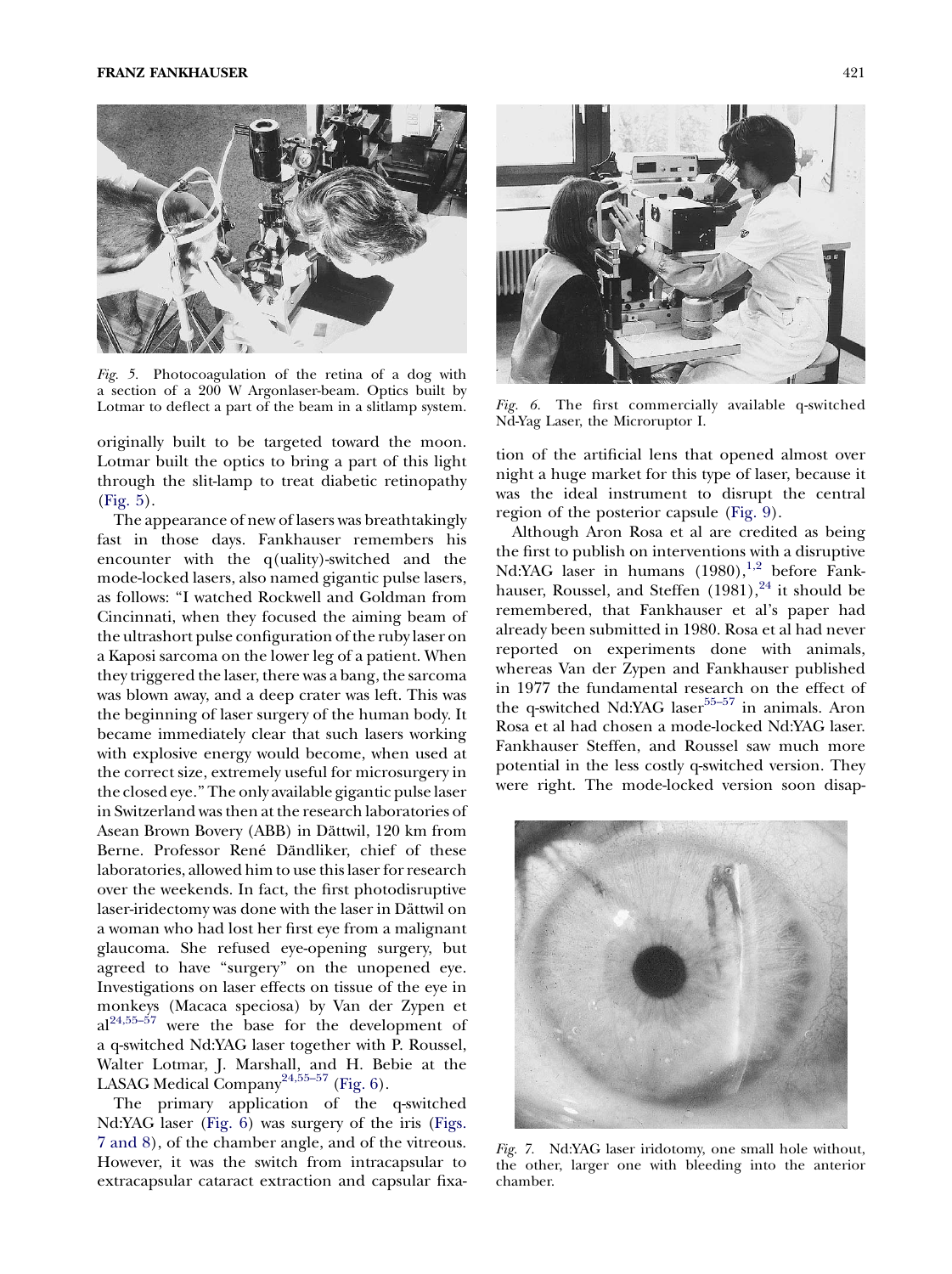<span id="page-5-0"></span>![](_page_5_Picture_2.jpeg)

Fig. 8. Two peripheral iridotomies created by an Nd:YAG laser.

peared, and the q-switched version was copied almost immediately and has stood the test of time.

Looking out for other applications for the Nd:YAG laser resulted in the construction of the contact-laser for cyclodestruction.<sup>[18,19](#page-8-0)</sup> Further work was done together with Josef Bille (Heidelberg), Stewart Brown (La Jolla, California), and at the University Eye Hospital in Zürich with a Nd:YLF picosecond laser<sup>[39](#page-8-0)</sup> in 1992. This was the timid beginning of intracorneal photodisruptive refractive surgery.

The introduction of the Nd:YAG laser called for calculation of new contact lenses ground from highquality glass to obtain the excellent optical quality needed for image formation. This has resulted in lenses, $44,47$  such as the outstanding wide-angle contact lens for examination of the retina devised by Pascal Ro, <sup>[45,46](#page-8-0)</sup> and the goniolens CGA 1 of the LASAG

![](_page_5_Picture_7.jpeg)

Fig. 9. Producing a pupil in a secondary cataract in the times of beginning ECCE, with implantation of posterior chamber lenses.

company ([Fig. 10](#page-6-0)), which allows a view of the chamber angle of a quality not known until that time. $^{40}$  $^{40}$  $^{40}$ 

#### Who's Who

Fankhauser, looking beyond the limits of his field, had a vision for developments in physics and techniques that promised to become useful in ophthalmology. He had the skill—he called it luck—to find the right people working in natural sciences and to focus them on common goals. From these connections with physicists, mathematicians, engineers, micro-morphologists, and doctors of any speciality emerged not only the numerous apparatus for diagnostics and therapy, but also friendships. Many became directors of university institutes, research workers, industrialists, even generals. These people, through their exemplary interdisciplinary work, have contributed enormously to ophthalmology. In an attempt to recognize those who contributed to these important advances, they are listed in the following Who's Who.

Hans Bebie, PhD, professor of theoretical physics, director of the Institute of Theoretical Physics of the University of Berne 1983 1999. He created and continues to create the software for the OCTOPUS. He invented substitution devices for the visually handicapped and the blind, $11$  such as the Makrolektor and the worldwide first talking calculating machine.<sup>[3](#page-7-0)</sup>

Josef Bille, professor of physics, chairman of the Institute of Applied Physics of the university of Heidelberg, developed the Nd:YFL femtosecond laser for use in ophthalmology.

René Dändliker, PhD, professor of physics, Director of Research of the Swiss company Asean Brown Bovery (ABB), later chairman of the Laboratories of Microtechnology of the University of Neuchâtel and the Institute of Technology in Lausanne (EPFL), provided the access to the first gigantopulse laser in Switzerland.

U. Dürr, PhD, physicist, laser specialist, working with Meridian, now a branch of Haag-Streit, designed, together with Dr. Pierre Henchoz, the laser apparatus Microruptor 1, 2, and 3 ([Fig. 6](#page-4-0)). Now he works at Laser Technical in Thun.

Hans Giger, a mathematical genius, worked together with Hans Goldmann and Franz Fankhauser on mechanisms of vision, on glaucoma, and on dynamics of intraocular fluids. Had he been a little more diplomatic he may have achieved a splendid academic career.

Pierre Koch, PhD, professor of physics, successor of Professor H. König as director of the Institute of Standards of Switzerland in Berne. He was one of the first to design models of automated perimeters.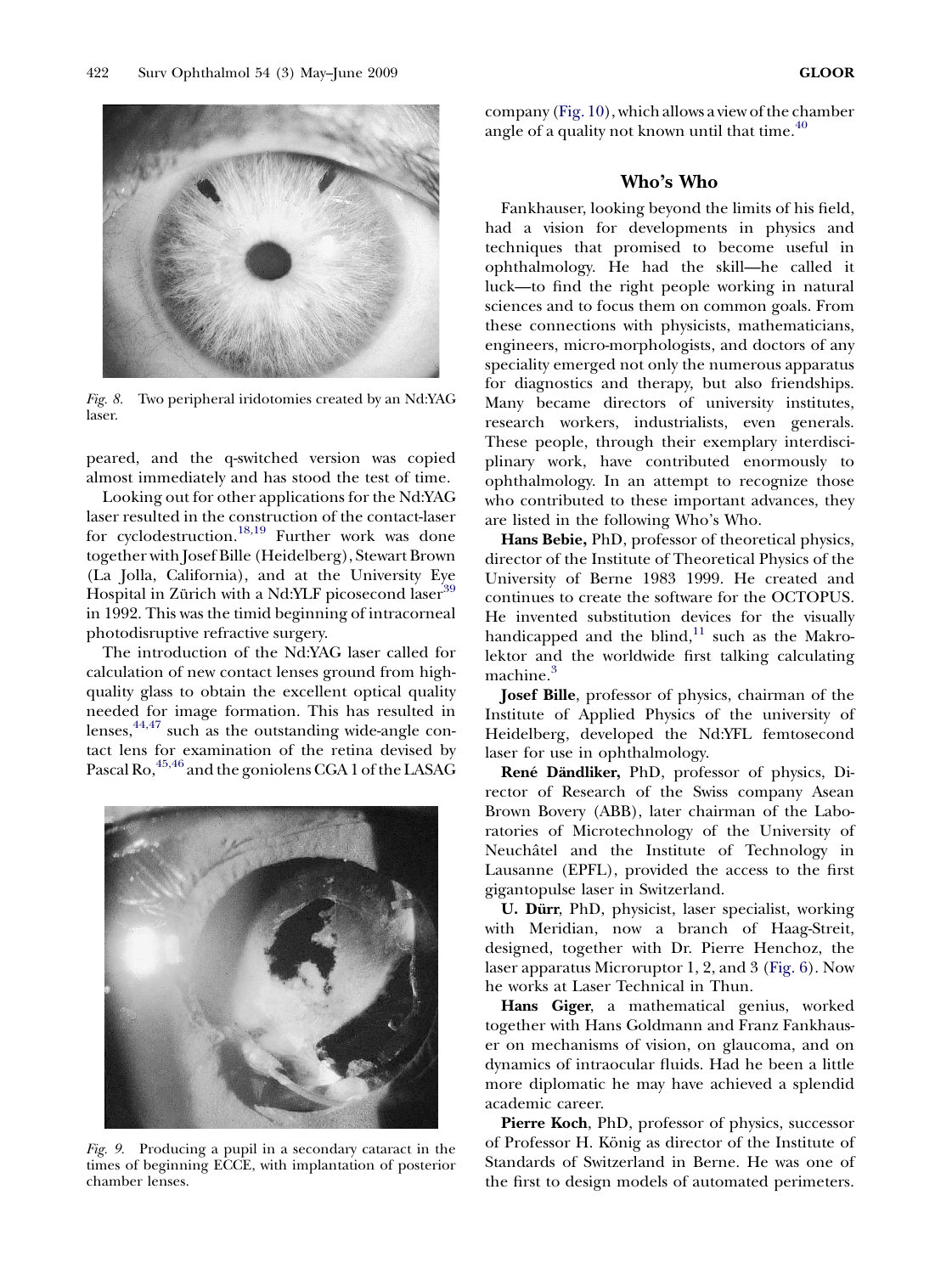<span id="page-6-0"></span>![](_page_6_Figure_1.jpeg)

Fig. 10. The CGA 1 Goniolens of superior optical quality.

Sylvia Kwasniewska, MD, stateboard in Warshaw, thesis with Hans Goldmann, second wife of Franz Fankhauser.

Walter Lotmar, PhD, physicist, specialized in geometric optics, worked with the optical firm Kern in Aarau, Switzerland (remember the famous Alpa-Reflex-Camera), later with the National Institute of Standard. Constructed laser related optical systems. After retirement he worked with Professor Goldmann on stereochronoscopy<sup>31,34-36</sup> and developed an apparatus to determine retinal visual acuity by Moiré-fringes with Haag-Streit.<sup>[42,43](#page-8-0)</sup>

John Marshall, PhD, Frost Professor of Ophthalmology, Head Department of Ophthalmology, St. Thomas Hospital, London, was a steady companion in laser research.

Klaus Meyer, PhD, professor of physics, former director of the Institute of Applied Physics, University of Berne. Many of laser physicists listed here are his pupils, the so-called ''Meyer-boys''. He founded LASAG, a world-renowned foundation for laser material processing.

Jean Marie Parel, engineer, research professor of ophthalmology, Director, Ophthalmic Biophysics Center, Bascom Palmer Eye Institute, Miami, tried to automate the Goldmann perimeter in 1956, engineered the first instrument for vitrectomy together with G.W. Crock at the Department of Ophthalmology in Melbourne and later in Miami with R. Machemer.

Didier Riquin, PhD, graduate of the Institut d'Optique, Paris. Engineered contact lenses, worked for LASAG. He died on the Mont Blanc.

Pascal Rol, PhD, graduate of the Institut d'Optique, Paris. Outstanding physicist, developed various optical system for laser use. Died in an air crash of Crossair Airlines at Nassenwil in 2000.

**Rainer Röhler, PhD, was professor at the Institute** for Medical Optics of Technical University, Münich, Germany, when Fankhauser did essential work in sensory physiology with him.

Dieter Röss, PhD, professor of physics, chief of the research department of Siemens and Halske, Münich, Germany.

Alfred Roulier, PhD, worked on the first programs for automation of perimetry, then on the development of lasers for ophthalmology. Later he choose a military career and became a two-star general and commander of the 3rd Infantry division of the Swiss Army.

Philippe Roussel, PhD, physicist, graduate of the Institut d'Optique. Pioneered the Nd:YAG q-switch laser. He is now in a leading position at the European Space Agency (ESA).

**Jürg Spahr**, PhD, was instrumental in bringing the automated perimeter to life. He went the head of the Institute to enhance technology in Berne.

Hermann Stich, Dr. h.c. (Doctor honoris causa) is an assistant at the Institute of Dentistry. He knows almost everything and is a genius when it comes to finding pragmatic solutions.

Heinz Weber, PhD, followed Professor Meyer as professor and director of the Institute of Applied Physics. He provided Franz Fankhauser the essential support of this institute.

Eugen Van der Zypen, MD, professor of anatomy and ultramicroscopy at the University of Berne, did pioneering work on laser tissue effects at the eye and on outflow systems.

Gerhard (Gerry) Zühlke, manufacturer of the automated perimeter. Without his entre-preneurial courage and endurance the OCTOPUS could never have been realized.

Then as a mainstay Verena Fankhauser, his first wife, who helped in numerous experiments and worked tirelessly for him, but who died much too early, and later his second wife Sylvia Kwasniewska who still helps in numerous experiments.

The research across the borders in the fields of science demanded from Franz Fankhauser sometimes extremely adventurous trips (with and without patients, sometimes with rebelling monkeys) from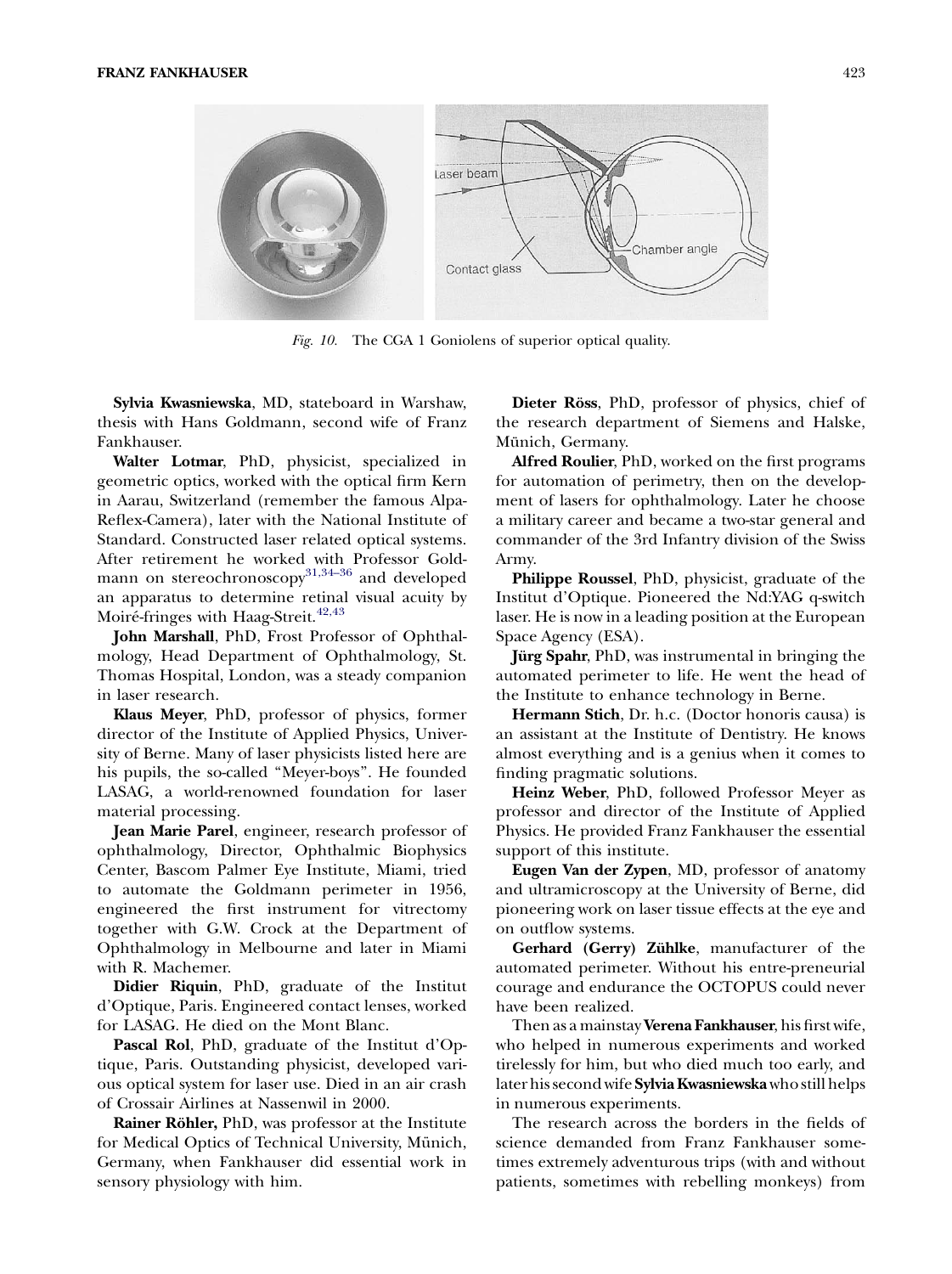<span id="page-7-0"></span>the Eye Hospital or the Lindenhof-Hospital in the Institute of Standards. When collaborating with Dr. Röss during weekends he would travel from Berne to Münich, or, for first interventions with an Nd:YAG laser on humans, from Berne to the research laboratories of ABB in Dättwil. These journeys on twisting mountain roads were done in an alarmingly tilting Citroen 2 CV and later in a faster Opel or Saab—always under enormous pressure of time.

## National and International Recognition

Fankhauser's research is reported in almost 300 publications. Invitations for named lectures were numerous. These lectures were spicy and mixed with irony. When he started free associating and the flow of words continued after his assigned time, the audience enjoyed it, but the chairmen of the sessions became quite embarrassed.

He was honored with many awards. To mention a few: the 1983 Marcel Benoist Price(the highest award the Swiss government can give for achievements in research), the 1988 Helmholtz Medal of the European Ophthalmological Society, and the 1996 Graefe Medal of the German Ophthalmological Society.

The numerous awards can't hide the fact that Fankhauser was weighed down by many worries. On a personal level, Fankhauser was greatly disturbed by the untimely death of his first wife Verena, but he is now greatly aided by his second wife Sylvia.

#### Final Remarks

Fankhauser built bridges between natural sciences and ophthalmology in a way that nobody else has done since Hans Goldmann, making use of ongoing research in physics for the diagnosis and therapy of eye diseases. A flair for physical sciences, creativity, curiosity, strength of mind, and perseverance are behind his accomplishments. It was astonishing how many scientists and institutes he could mobilize to realize his ideas. But the times have changed since Goldmann, who together with Haag-Streit, could provide the ophthalmological world with instruments for daily use almost unchallenged for over 50 years. To get the newly developed high-tech instruments Fankhauser and his coworkers had to move from the protected surrounding of the university into the stormy sea of the free market and to face much more aggressive competition, takeovers, and the destruction of the firms which had done the original work. They had to recognize that the devoted researcher is no longer the determining force when big business is involved, but simply a pawn in the battle for share-holder values. This still disappoints him at the end of his life.

Despite the hectic pace, Fankhauser has tried, especially in his later years, to lean back, to think, and to order the more recent results of sensory physiology<sup>10</sup> and biology, and by so doing has produced articles summarizing wound healing, light sensitivity, super-vision, $17$  and the newest imaging techniques with extremely short pulse lasers. He dealt with epistemology by looking back to the phenomenon of Hans Goldmann.<sup>9</sup> Fankhauser believes that ethics and morality should be an interior standard. Franz Fankhauser is a man who is modest in his behavior, but not in what he achieved. He is self-critical, full of humor, ironic, sometimes sarcastic, and he has a great gift for friendship—that is the Franz Fankhauser I know.

#### References

- 1. Aron-Rosa D, Griesemann JC. Utilisation des éffets mécaniques des lasers YAG par neutralisation de leurs éffets thermiques. Clinique Ophtalmologique. Laboratoires Martinet. 1980;3:47-59
- 2. Aron-Rosa D, Aron JJ, Griesemann M, Thyzel R. Use of the Neodynium-YAG laser to open the posterior capsule after lens implant surgery: a preliminary report. Am Intraocular Implant Soc J. 1984;6:352-4
- 3. Bebie H, Fankhauser F. Rechenmaschine für Blinde und hochgradig Sehschwache. Graefe Archiv. 1974;191:211-3
- 4. Bebie H. Computerized techniques of visual field analysis. In Whalen WR, Spaeth GL (eds): Computerized Visual Fields. What They Are and How To Use Them. Thorofare, NJ, Slack Inc, 1985, pp. 31-44
- 5. Bebie H, Fankhauser F, Spahr J. 1. Static perimetry: Strategies. Acta Ophthalmol. 1976;54:325-33
- 6. Bebie H, Fankhauser F, Spahr J. 2. Static perimetry: accuracy and fluctuations. Acta Ophthalmol. 1976;54:339-48
- 7. Dubois-Poulsen A, Magis C. Initial application to ophthalmology of modern techniques of automatisation and information analysis. Bull Mem Soc Fr Ophtalmol. 1966; 79:576-85
- 8. Fankhauser F. Problems related to the design of automated perimeters. Doc Ophthalmol. 1979;47:89-138
- 9. Fankhauser F. Remembrance of Hans Goldmann 1899-- 1991. Surv Ophthalmol. 1992;37:137--42
- 10. Fankhauser F. Goldmann Gedächtnisvorlesung: Lichtempfindung und Sehorgan. Klin Mbl Augenheilk. 1997;210: 931-55
- 11. Fankhauser F, Bebie H. Elektronische Hilfsgeräte für Blinde-Probleme und Lösungen. Therapeut Umschau. 1975;32:59-69
- 12. Fankhauser F, Enoch JM. The effects of blur upon perimetric thresholds. Arch Ophthalmol. 1962;86:240-51
- 13. Fankhauser F, Enoch JM, Cibis P. Receptor orientation in retinal pathology. Am J Ophthalmol. 1961;52:767-83
- 14. Fankhauser F, Giger H. Die perzeptorische Organisation von Punktfeldern. Vision Res. 1968;8:1349--66
- 15. Fankhauser F, Koch P, Roulier A. On automation of perimetry. Graefe Arch. 1972;184:126-50
- 16. Fankhauser F, Koch P, Roulier A. Perimetrie, Automatisierung und Informationstheorie. Ophthalmologica. 1972;165: 173-4